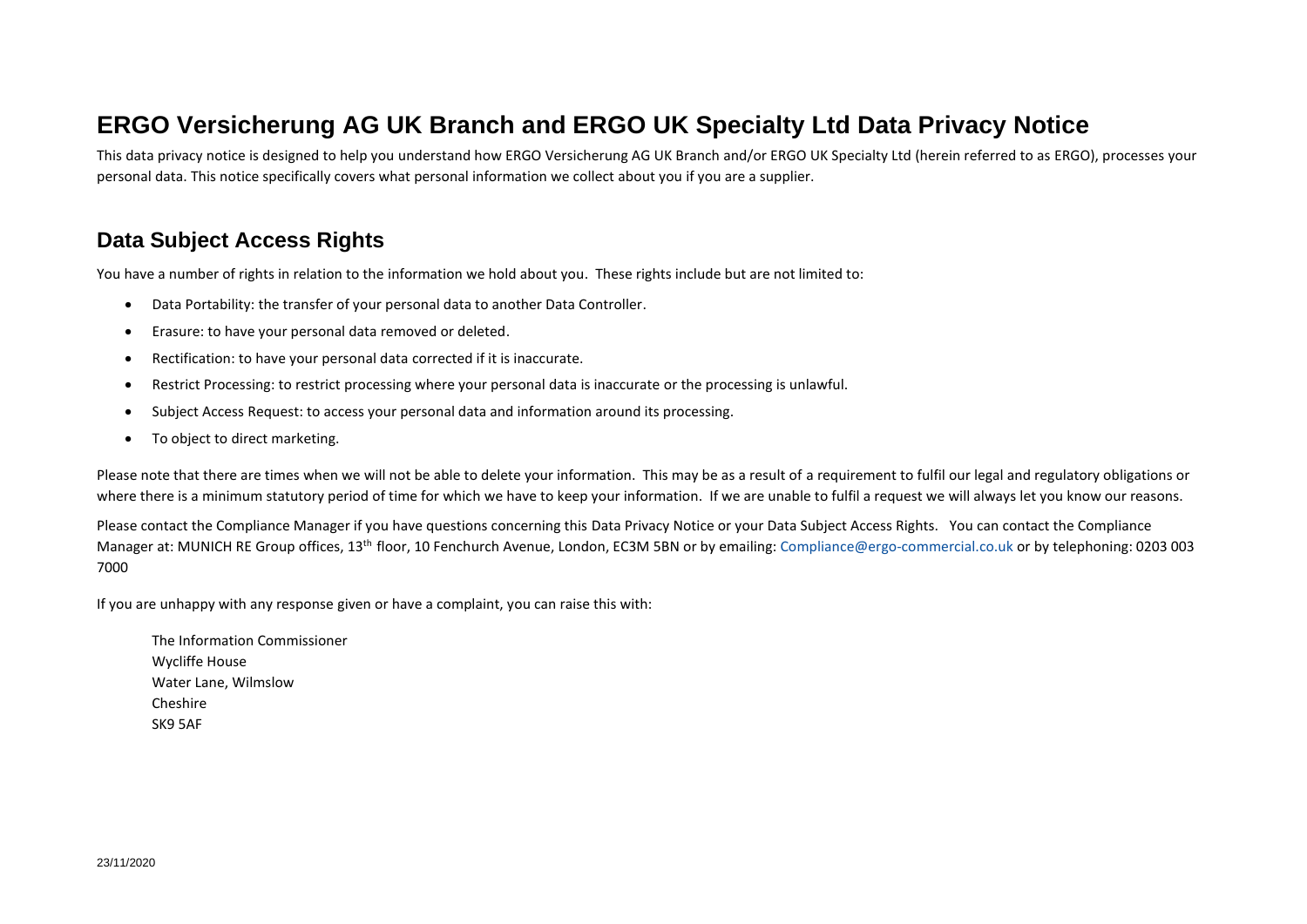#### **What information do we collect about you, and what we use it for?**

In the course of our relationship with you, we may collect and process personal data for a range of different reasons. For each reason we must have a lawful basis for processing personal data and we will rely on the following as our lawful bases:

- It is necessary in order to enter into a contract, or required for a contractual basis.
- We have a legal or regulatory obligation.
- We have a legitimate business need to use personal information for business administration purposes, such as managing records of the firms we do business with, managing and maintaining our business and policy records, and analysing and improving the products and services we offer. When we use your personal information for these stated reasons, we have assessed the basis of our processing and ensured that our legitimate business need does not result in any detriment to you.

| <b>Categories of</b><br>data                    | <b>Type of information</b><br>processed                                                                                                                                                                                            | Where the information<br>comes from                                                                                                                                   | <b>Purpose of Processing</b>                                                                                                                                                     | <b>Lawful basis of Processing</b>                                                                                                       | Who we disclose data<br>to                                                                                                                                                                                                                                                    |
|-------------------------------------------------|------------------------------------------------------------------------------------------------------------------------------------------------------------------------------------------------------------------------------------|-----------------------------------------------------------------------------------------------------------------------------------------------------------------------|----------------------------------------------------------------------------------------------------------------------------------------------------------------------------------|-----------------------------------------------------------------------------------------------------------------------------------------|-------------------------------------------------------------------------------------------------------------------------------------------------------------------------------------------------------------------------------------------------------------------------------|
| Individual<br>Information                       | Name, Address, Contact<br>details, Date of birth,<br>Gender, National insurance<br>number, Employment<br>History, Education,<br><b>Professional Certifications</b>                                                                 | You<br>Insurance intermediaries or<br>other insurance market<br>participants.                                                                                         | It is necessary in order to<br>enter into a contract, or<br>required for a contractual<br>basis                                                                                  | It is necessary for the purposes of a<br>contract.<br>We have a legitimate business need                                                | Group companies and firms<br>providing administration<br>services.<br>Reinsurers.<br>Our agents and other<br>intermediaries or market<br>participants.<br>Credit reference agencies.<br>Anti-fraud databases.<br>Government and Civil<br>Agencies<br><b>Regulatory Bodies</b> |
| <b>Business and</b><br>Financial<br>Information | Financial history, Income,<br>Bank details, Credit history,<br>Job Title, Business<br>Description, Information<br>obtained during the due<br>diligence process,<br>Information gained in the<br>process of conducting<br>business. | Anti Fraud Databases, Credit<br>Reference Agencies, Sanctions<br>Lists, Court Judgements.<br>Government and Civil<br>Agencies.<br><b>Publically Available Sources</b> | Managing our business<br>operations such as<br>maintaining business records.<br>Managing records of the firms<br>we do business with.<br>To apply for and claim on<br>insurance. | We have a legitimate business need                                                                                                      |                                                                                                                                                                                                                                                                               |
| Statutory and anti-<br>fraud information        | Information from sanctions<br>and anti-fraud databases<br>concerning you.                                                                                                                                                          |                                                                                                                                                                       | Legal or Regulatory Purposes<br>Setting you up as a supplier<br>including possible fraud,<br>sanctions, credit and anti-<br>money laundering checks.                             | We have a legal or regulatory<br>obligation<br>It is necessary for the purposes of a<br>contract.<br>We have a legitimate business need |                                                                                                                                                                                                                                                                               |

#### **Personal Data**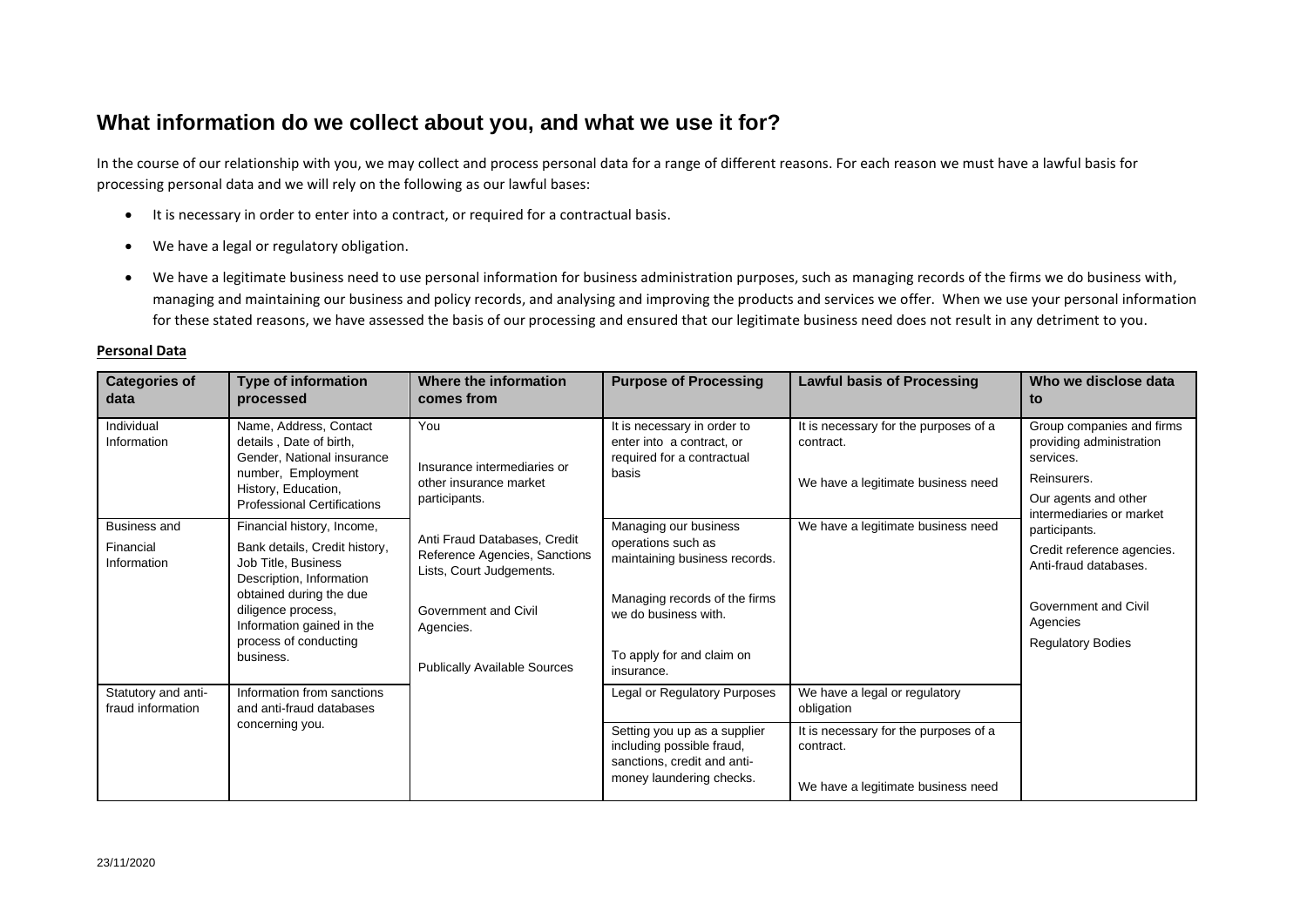When we process special categories of personal information, we are required to have additional lawful bases for processing and we will rely on the following as our lawful bases:

- You have provided consent
- It is necessary for an insurance purpose and is in the substantial public interest.
- Where the use of your special categories of information is necessary to establish, exercise or defend our legal rights.

#### **Special Categories of Personal Data**

| <b>Categories of</b><br>data             | <b>Type of information</b><br>processed                                                                                                                                      | Where the data comes<br>from                                                                        | <b>Purpose of processing</b>                                                                                             | Lawful basis of processing                                                                                                                                                                                                                | Who we disclose data<br>to                                                                                                                                                                                                                                                           |
|------------------------------------------|------------------------------------------------------------------------------------------------------------------------------------------------------------------------------|-----------------------------------------------------------------------------------------------------|--------------------------------------------------------------------------------------------------------------------------|-------------------------------------------------------------------------------------------------------------------------------------------------------------------------------------------------------------------------------------------|--------------------------------------------------------------------------------------------------------------------------------------------------------------------------------------------------------------------------------------------------------------------------------------|
| Statutory and anti-<br>fraud information | Criminal records and<br>convictions, including alleged<br>offences and any caution, or<br>court sentence.<br>Information gained in the<br>process of conducting<br>business. | You.<br>Anti-fraud databases, sanctions<br>lists, government and civil<br>agencies, court judgments | Setting you up as a supplier<br>including possible fraud,<br>sanctions, and credit and anti-<br>money laundering checks. | You have provided your consent<br>It is necessary for an insurance<br>purpose.<br>The prevention and detection of fraud<br>is in the substantial public interest.<br>It is necessary to establish, exercise or<br>defend our legal rights | Group companies and firms<br>providing administration<br>services.<br>Reinsurers.<br>Our agents and other<br>intermediaries or market<br>participants.<br>Credit reference agencies.<br>Anti-fraud databases.<br><b>Government and Civil</b><br>Agencies<br><b>Regulatory Bodies</b> |

#### **Personal information about others**

We may collect data about other individuals, such as your employees. If you give us information about another person, it is your responsibility to ensure and confirm that you have told that person why and how ERGO uses personal data and that you have that person's permission to provide that data (including any sensitive personal data) to us and for us to process it.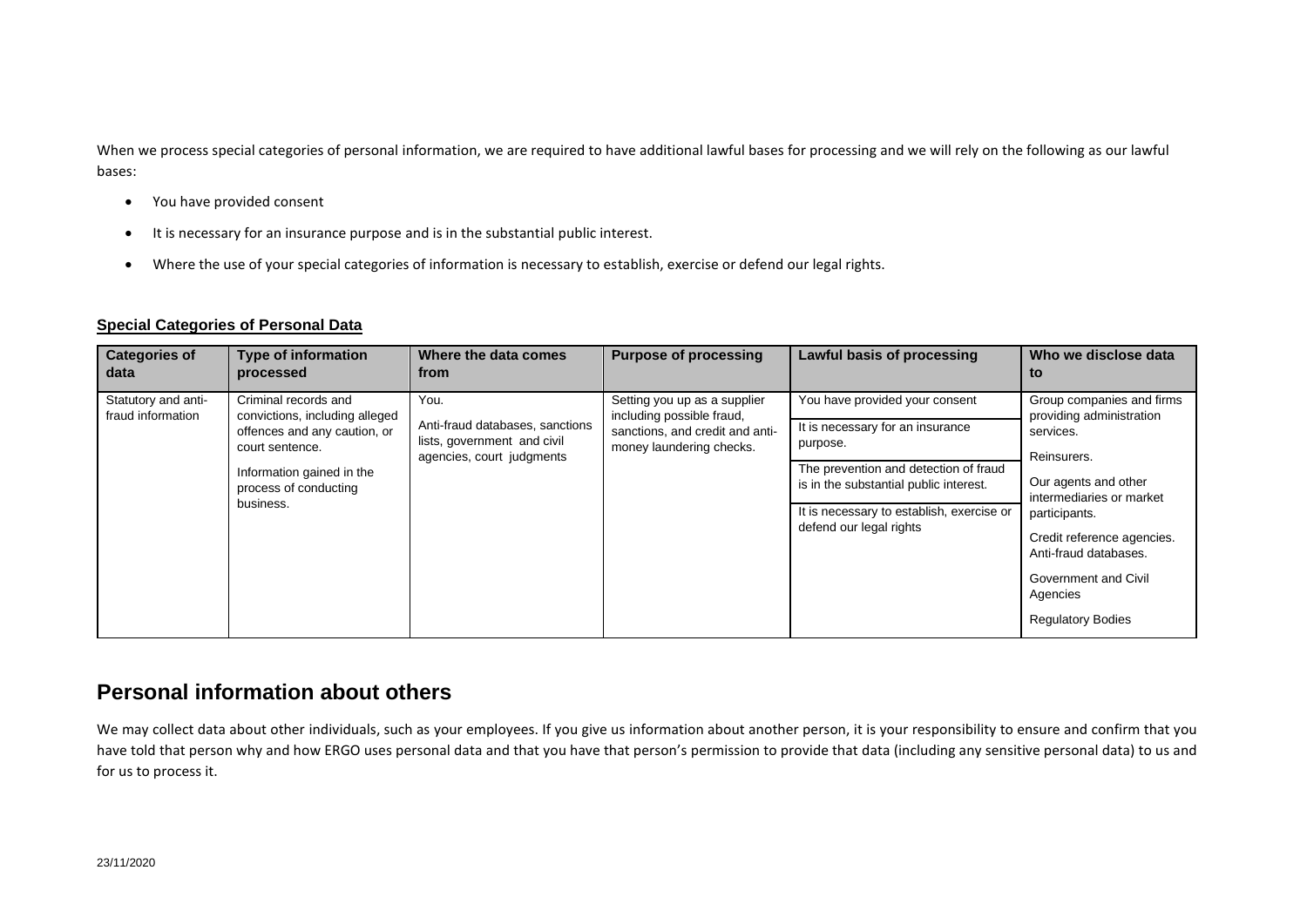#### **How we protect your information**

Your privacy is important to us and we follow strict technical, physical and organisational procedures in the processing, storage, disclosure and destruction of your information. This is to protect against any unauthorised access or damage to, or disclosure or loss of, your information.

## **Use of Consent**

In certain circumstances, we may need to process special categories of personal data, such as information about criminal convictions. To do this we may require your consent. You may withdraw your consent to processing at any time by contacting the Compliance Manager. However, if you withdraw your consent this will impact our ability to provide insurance and pay claims.

We will always attempt to explain clearly when and why we need this information and the purposes for which we will use it and will obtain your explicit consent to use sensitive personal data.